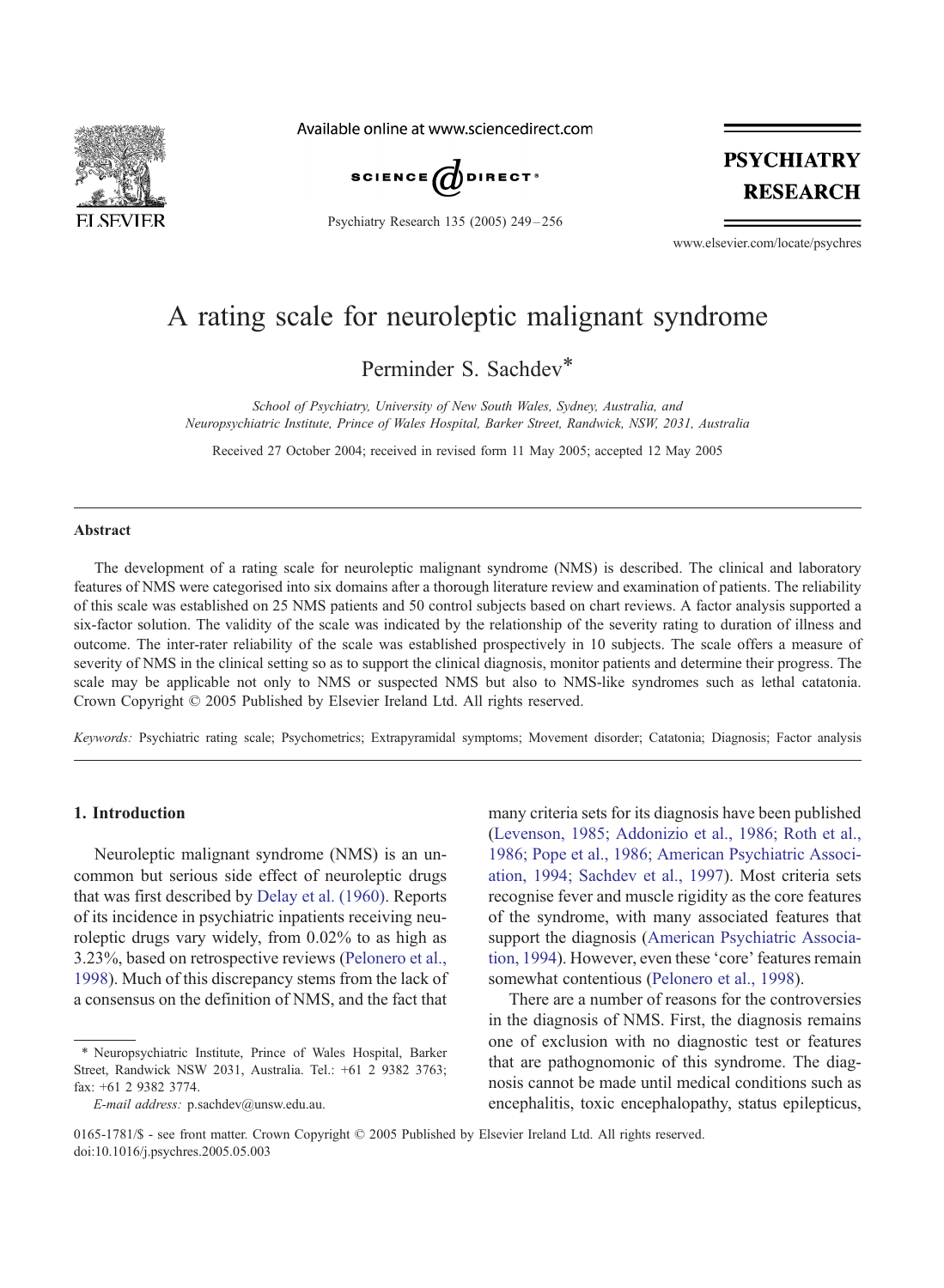heat stroke, and malignant hyperthermia can be ruled out ([American Psychiatric Association, 1994\)](#page-7-0). Second, it is probably a spectrum rather than a categorical disorder, with forme fruste being common and partial in their symptomatology ([Addonizio et al., 1986\)](#page-7-0). All the features of NMS, such as muscle rigidity, fever, and autonomic instability can be caused by neuroleptics in the absence of NMS. Neuroleptics have also been reported to produce the catatonic syndrome without the other features of NMS ([Fricchione,](#page-7-0) 1985). Third, atypical neuroleptics are not free of the risk of NMS and may indeed not have a lower risk than the classical drugs ([Sachdev et al., 1995\)](#page-7-0). However, the presentation with atypical drugs, in particular, clozapine, may be different, especially with a lack of rigidity ([Sachdev et al., 1995; Pelonero](#page-7-0) et al., 1998). Fourth, a syndrome like NMS may be provoked in the absence of neuroleptic drugs by the abrupt cessation of dopaminergic drugs in Parkinson's disease or treatment with dopamine-depleting drugs (e.g., reserpine, tetrabenazine) ([Friedman et al., 1985\)](#page-7-0). Fifth, lethal catatonia is recognised as an idiopathic syndrome that resembles NMS, suggesting an interaction between the psychiatric disorder and medication in the development of NMS ([Mann et al., 1986\)](#page-7-0). Some authors have regarded NMS as a variant of lethal catatonia, with the features of the two syndromes being indistinguishable and the major difference being the presence or absence of a neuroleptic agent as its provocation ([Fink and Taylor, 2003\)](#page-7-0).

A review of the literature suggests a range of symptoms for NMS, which can be broadly categorised into the following: fever, extrapyramidal rigidity, autonomic instability, altered consciousness and catatonia/movement disorder. It is uncertain how many of these features must be present for a definitive diagnosis, although it is clear that one feature is never enough and two may only sometimes be sufficient. Further, the presence of laboratory abnormalities (elevated creatine kinase level and leucocyte count) is suggestive but not essential for diagnosis ([Levenson, 1985; Addonizio et](#page-7-0) al., 1986; Pelonero et al., 1998). The diagnosis of NMS therefore depends upon expert judgment, after weighing the alternatives and considering the range of manifest symptoms. The rating scale presented in this study was not developed for a primary diagnosis of NMS, but to rate its severity in someone with a probable or definitive diagnosis. The published literature

suggests, consistent with the spectrum concept, that more severe NMS is characterised by the presence of more severe as well as a wider range of symptoms. For this reason, a scale for NMS would have much clinical utility in delineating the position of a particular patient on the spectrum of severity, in identifying individuals who may be at risk, and in following up the progress of a patient with suspected or established NMS. No such scale has so far been published, although scales for [catatonia have been described \(Bush et al., 1996;](#page-7-0) Northoff et al., 1999; Bräunig et al., 2000).

### 2. Methods

#### [2.1. The development of a rating scale](#page-7-0)

After a thorough review of the literature, the varied clinical features of NMS were categorised into five domains and these, along with the laboratory indices, comprised the six items of the scale. The categories are heterogeneous, with fever and altered consciousness representing single symptoms, while extrapyramidal rigidity, autonomic instability and movement disorder are composite items. These were scaled to give an overall equal weight to all six items. The items of the scale were developed over 12 months in which five patients with NMS were prospectively examined to consider the appropriateness of the items. The scale was then administered to 25 NMS patients and 50 control subjects to investigate its statistical properties and to establish reliability and validity.

#### 2.2. Subjects

The charts of 25 patients with NMS, who had all been admitted to hospital, were identified from psychiatric units in New South Wales. They met the following criteria for diagnosis: (1) fever (oral temperature higher than 37.5  $\degree$ C on at least two occasions); (2) extrapyra[midal features \(at least one\): \(a\) moderately severe](#page-7-0) rigidity or (b) at least two of the following: mild rigidity, dysphagia, short shuffling gait, resting tremor, dystonia, dyskinesia, and creatine kinase level above 400 U/l; or (c) creatine kinase level above 1000 U/l; (3) either (a) altered consciousness or catatonia or (b) autonomic instability characterized by two or more of the following: systolic (30 mm above baseline) or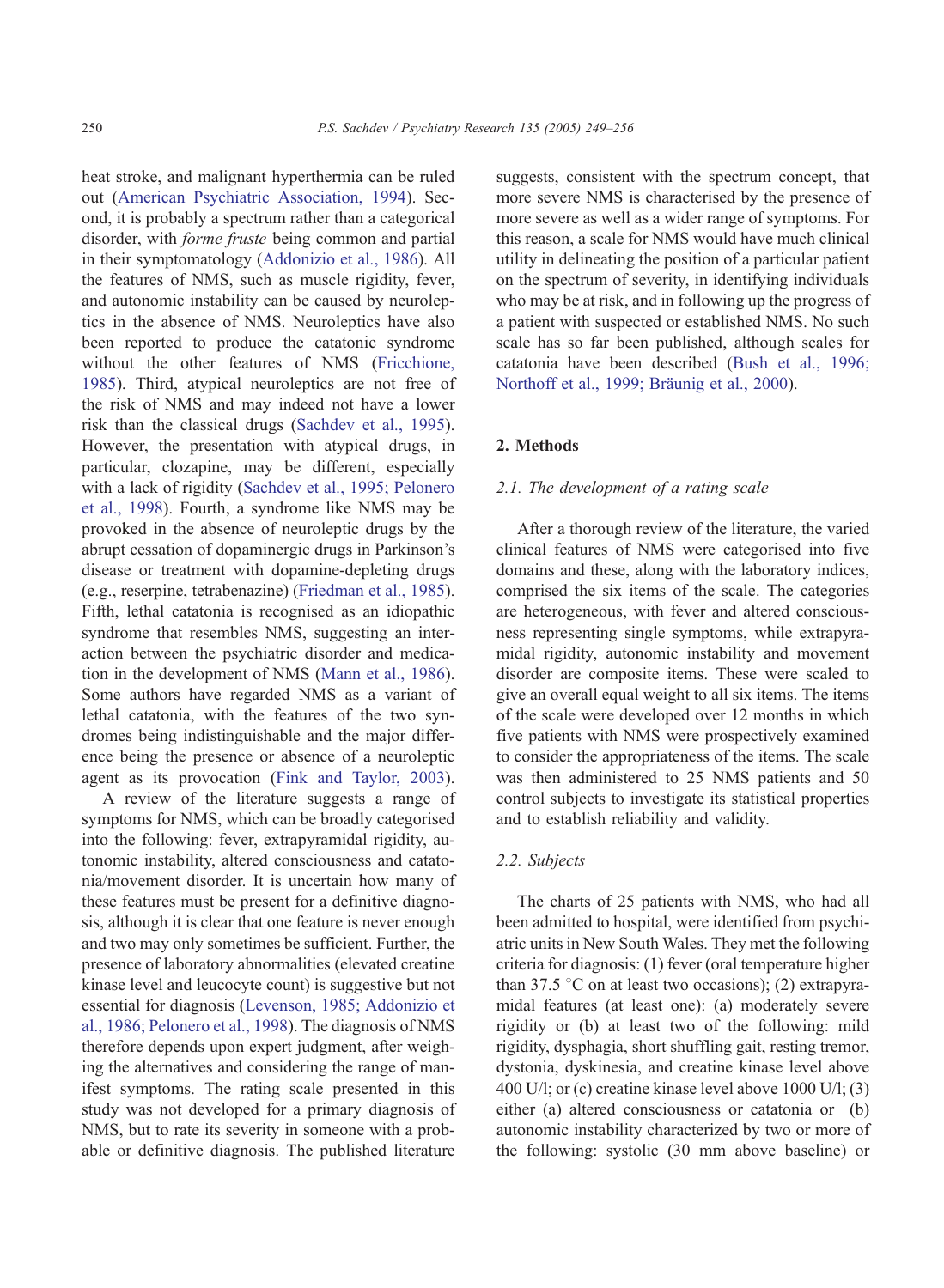diastolic (20 mm above baseline) hypertension, labile blood pressure (variability more than 30 mm systolic or more than 20 mm diastolic at different readings), tachycardia (30 bpm above baseline), intense diaphoresis, incontinence, and tachypnea (more than 25 beats/minute); and (4) absence of identifiable physical illness. These subjects also met the operational criteria of [Friedman et al. \(1985\)](#page-7-0) for a definite  $(n=23)$  or probable  $(n=2)$  diagnosis of NMS (with oral temperature of 37.5 <sup>°</sup>C). Only inpatients were included because of the detailed documentation needed to complete the scale.

Each patient with NMS was matched with two comparison subjects, also treated with neuroleptic medication in the same psychiatric unit and who had no evidence of NMS on the following variables: age (within 2 years), sex, primary psychiatric diagnosis, and time of admission (within 1 month of index patients) in that order.

#### 2.3. Data collection

Two research assistants, who completed the rating scales on each subject, independently reviewed the case records. The inter-rater reliability was determined and the intra-class correlation coefficients were  $>0.8$ on all items rated.

Table 1 Results of first factor analysis  $(n=25)$ 

#### 2.4. Statistical analysis

A factor analysis with Varimax rotation was performed using all items of the scale. The solution was later forced to yield a smaller number of factors. The analysis was repeated after collapsing five items into categorical (0, 1) variables: rigidity (0,  $\geq$  1), temperature (0,  $\geq$  37 °C), consciousness (0,  $\geq$  1), creatine kinase ( $\leq$ 2,  $>$ 2), and leucocytosis (0,  $\geq$ 1). A reliability analysis was performed to determine Cronbach's alpha coefficient ([Cronbach, 1951\)](#page-7-0) for the complete sale and the change in alpha if particular items were deleted. A receiver operating characteristic (ROC) curve was plotted to determine the cut-off for the scale. Validity was examined by examining the relationship of severity of rating with the duration of illness and sequelae. All analyses were performed using the SPSS-PC version 10.0 ([SPSS Inc., 1999\)](#page-7-0).

#### 3. Results

Table 1 presents the result of the first factor analysis. Three items were excluded because of missing data (poverty of speech, choreiform movements and dysphagia). A six-factor solution, which accounted for 81.8% of

|              | Creatine kinase level                                                                                                                                                                                                                                    | 0.75017    | 0.03289    | $-0.03612$ | 0.04543    | $-0.06055$ | $-0.19042$ |
|--------------|----------------------------------------------------------------------------------------------------------------------------------------------------------------------------------------------------------------------------------------------------------|------------|------------|------------|------------|------------|------------|
|              | Posturing                                                                                                                                                                                                                                                | 0.74658    | $-0.13361$ | $-0.07083$ | 0.02987    | 0.06158    | 0.45087    |
|              | Leucocytosis                                                                                                                                                                                                                                             | 0.71620    | 0.20864    | $-0.02908$ | 0.20330    | 0.30077    | $-0.28343$ |
| $\mathbf{I}$ | Systolic BP                                                                                                                                                                                                                                              | $-0.04911$ | 0.93723    | 0.19999    | 0.06587    | $-0.08945$ | $-0.07154$ |
|              | Diastolic BP                                                                                                                                                                                                                                             | 0.19375    | 0.91069    | 0.14876    | $-0.14529$ | 0.09969    | $-0.13519$ |
|              | Tachypnea                                                                                                                                                                                                                                                | 0.42556    | 0.58432    | 0.55270    | $-0.11679$ | $-0.16779$ | 0.09934    |
|              | Incontinence                                                                                                                                                                                                                                             | 0.69000    | 0.46280    | $-0.09463$ | 0.22615    | $-0.14135$ | $-0.05936$ |
| Ш            | Tachycardia                                                                                                                                                                                                                                              | $-0.12175$ | 0.17973    | 0.84230    | $-0.15461$ | $-0.05171$ | $-0.10881$ |
|              | Waxy flexibility                                                                                                                                                                                                                                         | 0.28298    | $-0.09363$ | $-0.73575$ | $-0.23652$ | $-0.26951$ | 0.07406    |
|              | Mutism                                                                                                                                                                                                                                                   | 0.66691    | 0.30318    | $-0.63507$ | 0.05687    | 0.29561    | 0.37184    |
| IV           | Temperature                                                                                                                                                                                                                                              | 0.38683    | $-0.25482$ | 0.08491    | 0.77277    | $-0.07675$ | 0.00507    |
|              | Diaphoresis                                                                                                                                                                                                                                              | 0.17587    | 0.08781    | 0.63891    | 0.64965    | 0.18391    | 0.03069    |
|              | Resting tremor                                                                                                                                                                                                                                           | $-0.08412$ | 0.44224    | 0.04378    | 0.60617    | 0.00994    | $-0.39157$ |
| V            | Extrapyramidal rigidity                                                                                                                                                                                                                                  | 0.23123    | 0.37439    | 0.01296    | $-0.19277$ | 0.80430    | $-0.04939$ |
|              | Dystonia                                                                                                                                                                                                                                                 | $-0.08221$ | $-0.40788$ | 0.19113    | 0.20360    | 0.76289    | 0.10758    |
| VI           | Level of consciousness                                                                                                                                                                                                                                   | $-0.09839$ | $-0.17530$ | $-0.08633$ | $-0.08524$ | $-0.08524$ | .01099     |
|              | The following items were excluded because of missing data: poverty of speech, choreiform movements, and dysphagia. Factor clusters were<br>ा संख्या का साथ पार्टी को साथ पर पार्टी को साथ पर करना है। समय से साथ को साथ पार्टी करना है। साथ साथ पार्टी क |            |            |            |            |            |            |

Cluster Item Factor 1 Factor 2 Factor 3 Factor 4 Factor 5 Factor 6

interpreted as follows: I, laboratory investigations; II, autonomic instability; III, catatonia; IV, fever; V, extrapyramidal symptoms; and VI, altered consciousness. Note that there is some overlap of items in terms of factor loadings. BP: blood pressure.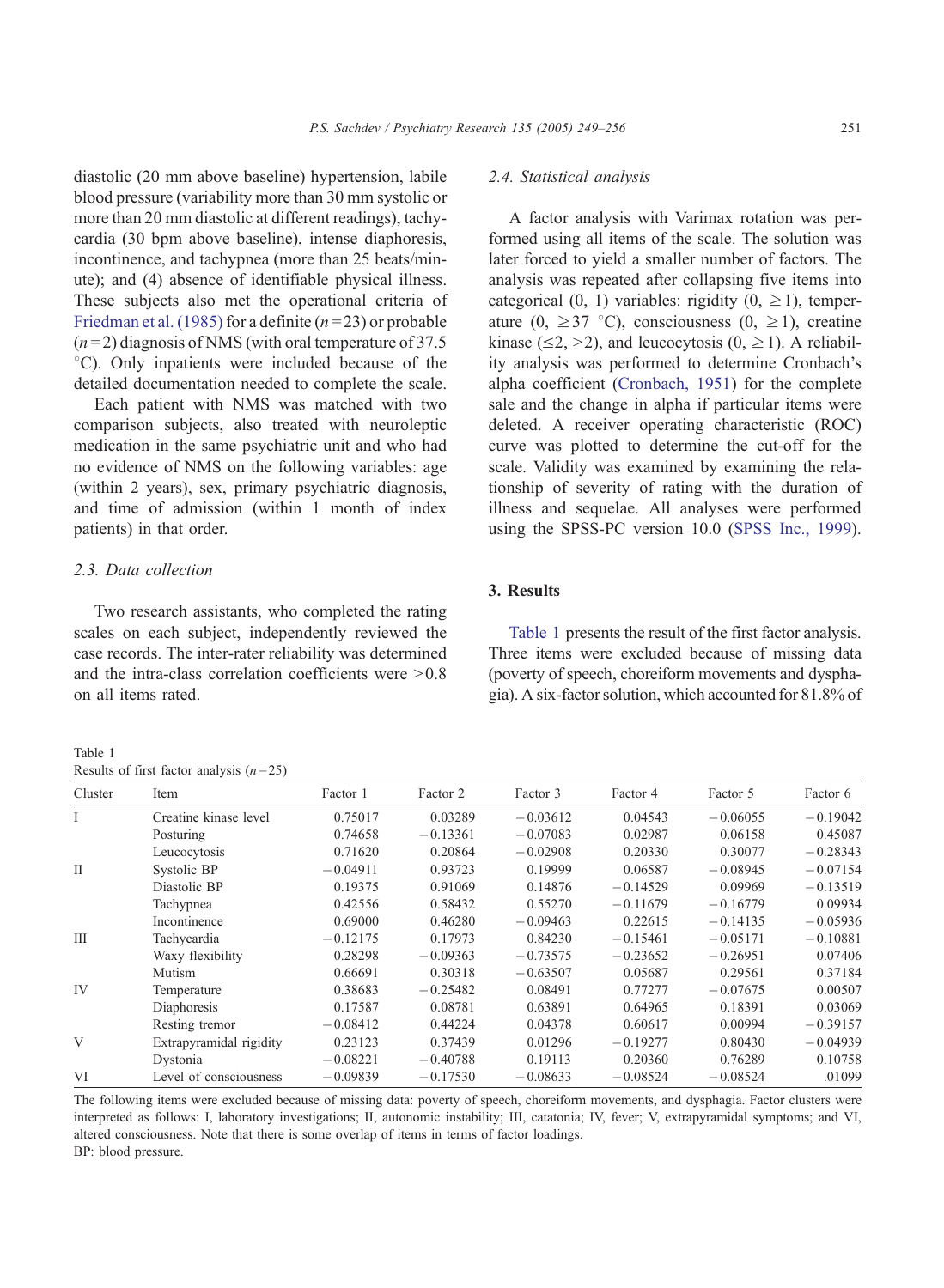

Fig. 1. Factor scree plot showing the variance explained by each factor. Factors with eigenvaule  $>1$  are included. The cumulative percentage of variance is indicated above the mark for each factor.

the variance, was obtained. An examination of the loadings of the various items on the factors suggested that five of the six categories included in the scale loaded on separate factors. The only exception was catatonia/ movement disorder, the items of which had high loadings on a number of factors. Because of the clinical salience of this feature and the inappropriateness of categorizing it with any other feature, catatonia/movement disorder was retained as a separate item in the scale. Fig. 1 presents the factor scree plot ([Catell, 1966\)](#page-7-0). It suggests that forcing a three- or four-factor solution

Table 2 Statistics used for the scale

discarded a large proportion of the variance and a sixfactor solution presented an acceptable compromise between the number of factors and the eigenvalue.

The ratings for the 25 patients with NMS were analysed for internal consistency of the scale using the Reliability Analysis subcommand of the SPSS-PC package. When all items were entered into the analysis, Cronbach's alpha was 0.6875. If the five items mentioned above were used as categorical variables, alpha was 0.649. Table 2 presents the statistics for the scale. Two items (tachycardia and waxy flexibility) had a negative but small correlation with the total score. The term 'tachycadia' was redefined as pulse rate  $>100$ . The sub-items for catatonia/movement disorder were re-examined. Mutism had a high correlation  $(r=0.67)$  with the total score; its weight in the scale was increased.

On the final scale, the mean (SD) score for cases was 13.3 (4.0) (range 8–25) and for controls 0.64 (0.6) (range 0–3). The sensitivity and 1-specificity were plotted for different scores on the scale to obtain an ROC graph ([Fig. 2\)](#page-4-0). This suggested a cut-off of '4' for a diagnosis of NMS. We suggest from this scale that: score  $0-4$ : no NMS;  $5-8$ : possible NMS; and  $>8$ : definite NMS. However, as is argued later, the scale is not designed to diagnose NMS but to rate its severity once a clinical diagnosis has been made. If the clinician suspects the diagnosis and alternative explanations for the syndrome, such as encephalitis and hyperthermia,

| Item                     | Scale mean      | Scale variance  | Corrected item-   | Alpha if     |  |
|--------------------------|-----------------|-----------------|-------------------|--------------|--|
|                          | if item deleted | if item deleted | total correlation | item deleted |  |
| Creatine kinase level    | 11.8000         | 13.6000         | 0.6322            | 0.6092       |  |
| Posturing                | 13.8667         | 17.4095         | 0.4619            | 0.6576       |  |
| Leucocytosis             | 13.7333         | 17.3524         | 0.4869            | 0.6557       |  |
| Incontinence             | 13.7333         | 17.6381         | 0.4159            |              |  |
| Mutism                   | 13.9333         | 16.6381         | 0.6699            | 0.6378       |  |
| Systolic blood pressure  | 13.8000         | 18.7429         | 0.1470            | 0.6871       |  |
| Diastolic blood pressure | 13.8667         | 17.9810         | 0.3240            | 0.6708       |  |
| Tachypnea                | 14.2000         | 19.4571         | 0.0276            | 0.6933       |  |
| Tachycardia              | 13.6000         | 20.4000         | $-0.2280$         | 0.7153       |  |
| Waxy flexibility         | 14.1333         | 19.9810         | $-0.1312$         | 0.7058       |  |
| Temperature              | 11.8667         | 16.1238         | 0.4253            | 0.6531       |  |
| Diaphoresis              | 13.5333         | 18.1238         | 0.3890            | 0.6683       |  |
| Resting tremor           | 14.0667         | 18.7810         | 0.1704            | 0.6846       |  |
| Extrapyramidal rigidity  | 12.8000         | 16.0286         | 0.3820            | 0.6602       |  |
| Dystonia                 | 14.0667         | 18.3524         | 0.2817            | 0.6756       |  |
| Level of consciousness   | 12.0000         | 15.7143         | 0.2233            | 0.7084       |  |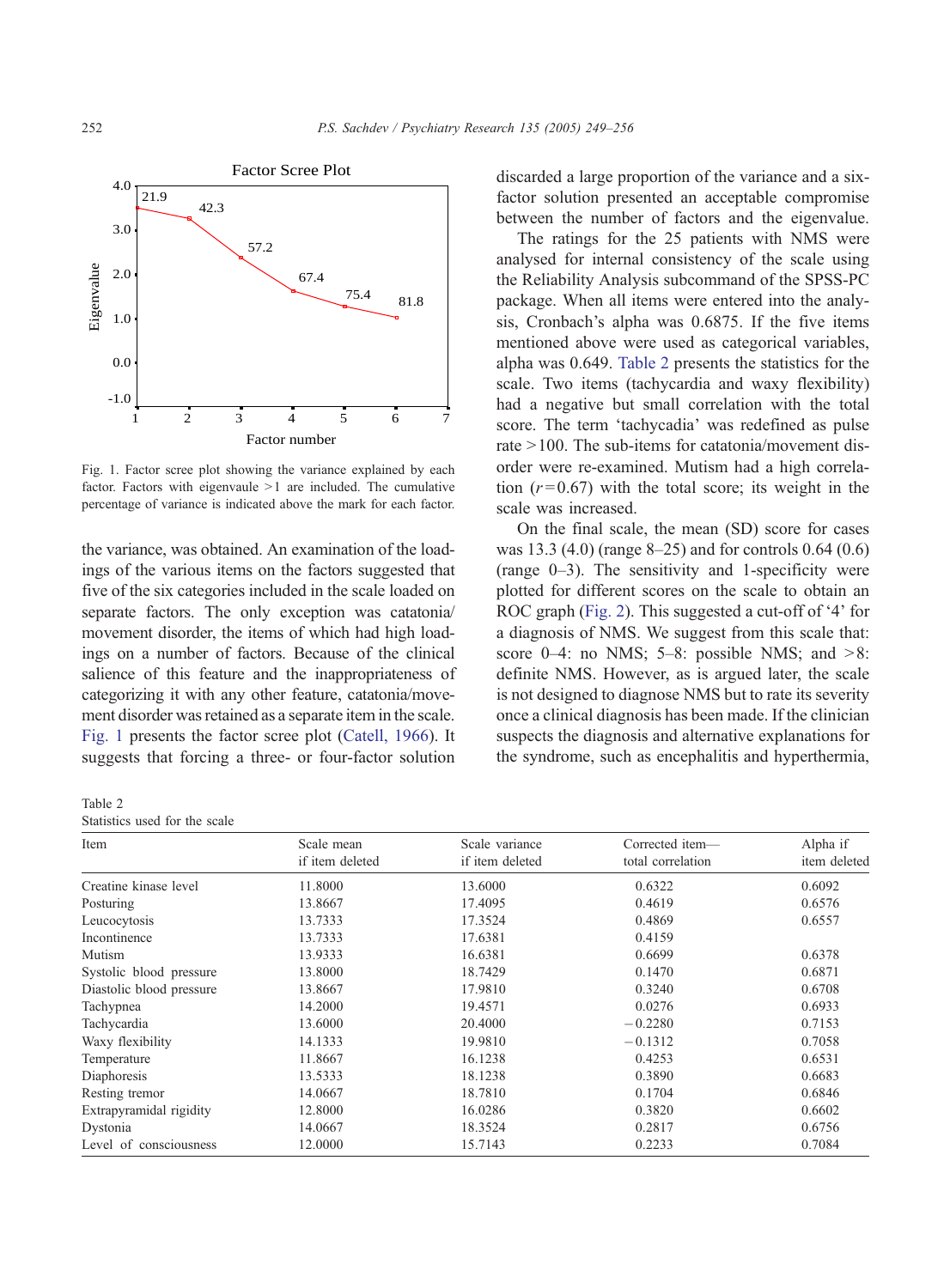<span id="page-4-0"></span>

Fig. 2. Receiver operating characteristic curve for sensitivity and 1 specificity for the NMS scale, rated on 25 NMS patients and 25 control subjects.

from other causes are lacking, a rating scale score  $>8$ , with a score of 2 or more in at least three domains, is strongly supportive of the clinical diagnosis. The final form of the scale, along with instructions for its administration, is presented in the Appendix.

#### 3.1. Validity

Since the items were drawn from those recognised to be characteristic of NMS, the scale has face validity. The scale was clearly able to distinguish between cases and controls, with no overlap between the two groups on the scores, thus supporting its discriminant validity. The score on day 2 of the NMS correlated well (Spearman's  $\rho = 0.67$ ,  $P < 0.05$ ) with the duration of illness, the latter being determined as the time taken for all symptoms of NMS to resolve. Three cases of NMS had permanent sequelae; all three had scores $>$ 20 on the scale. The scale therefore has predictive validity.

#### 3.2. Inter-rater reliability

The scale was independently administered to 10 subjects (5 with NMS and 5 with neuroleptic treatment but no NMS) by two raters. The intra-class correlation coefficient for the total score was 0.84. The coefficients for all items were  $> 0.7$  (range 0.72–0.93).

#### 4. Discussion

A rating scale for NMS is presented with demonstrated reliability and validity. The scale incorporates the major clinical features of NMS and rates them on their severity. Equal weight is given to the six major domains of NMS symptomatology. The statistical properties of the scale support this decision. It is acknowledged that a patient with NMS will not always score positively on all items of the scale. In severe cases, however, symptoms are likely to be present in most or all domains ([Addonizio et al.,](#page-7-0) 1986), and this will be reflected in the total score. As the syndrome evolves in a patient, the score will increase until it reaches a plateau before resolution occurs and the score decreases back to normal. The scale will therefore prove useful in the follow-up of patients suspected of or diagnosed with NMS.

The scale was not primarily designed to diagnose NMS, although it may assist in the clinical evaluation toward reaching a diagnosis. For a diagnosis, prior knowledge that the patient has been recently exposed to neuroleptics or other drugs known to cause NMS is essential. Other physical disorders that may account for some or all the symptoms must be excluded. The patient must have symptoms in three or more categories for a definitive diagnosis ([Sachdev et al., 1995\)](#page-7-0). It is possible, for example, for a patient being treated with neuroleptics, who has severe extrapyramidal symptoms and anticholinergic side effects, to have a high score on the scale but no suggestion of NMS. If this patient also develops fever or suffers from altered consciousness, i.e., has three or four domains affected, NMS should be suspected even if the score may rise by only two–three points. The scale is therefore not for routine use in all patients being administered neuroleptic drugs, but only in cases in which NMS is suspected, suspicion of which is a clinical imperative. In such a patient, a total NMS rating of  $>8$  and a rating of  $\geq 2$  in three or more domains of the scale should lead to a diagnosis.

The scale does not include some features of NMS such as myoglobinuria, renal failure, and pulmonary infection, which are to be recognised as complications of the syndrome rather than its defining features. It recognises that the laboratory investigations are but supportive of the diagnosis. Since the symptoms of NMS fluctuate, not all features are necessarily present simultaneously. However, the scale is intended to be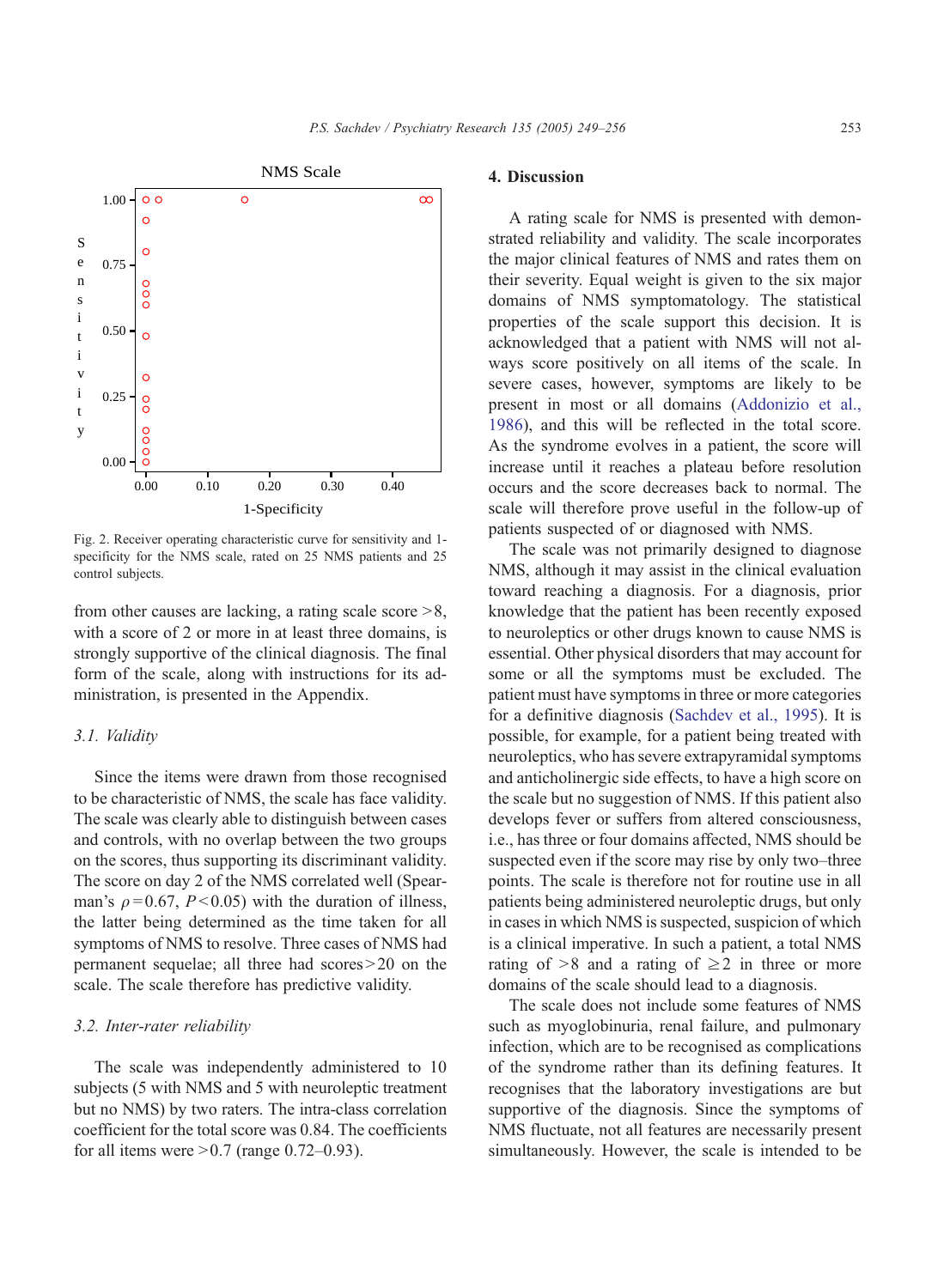used cross-sectionally to rate the severity at a particular time point. The scale does not take etiology into consideration, so it can arguably be used for the NMSlike syndrome induced by the withdrawal of dopaminergic drugs ([Friedman et al., 1985\)](#page-7-0) or for the rating of lethal catatonia [\(Mann et al., 1986\)](#page-7-0). There are a number of rating scales available for catatonia ([Bush](#page-7-0) et al., 1996; Northoff et al., 1999; Bräunig et al., 2000). These differ from the current scale as they focus on primarily 'catatonic' symptoms such as motor (rigidity, catalepsy, mannerisms, stereotypy, etc.) or behavioral (mutism, staring, grimacing, negativism, etc.) manifestations but do not cover the full range of features seen in NMS.

The NMS rating scale requires further refinement and independent validation on patients from other centers. In the meantime, it offers a measure of sever-

Patient's Name: \_\_\_\_\_\_\_\_\_\_\_\_\_\_\_\_\_\_\_\_\_\_\_\_\_\_\_\_Date: \_\_\_\_\_\_\_\_\_\_\_\_\_\_\_\_\_\_\_\_

ity of NMS in the clinical setting so as to support the clinical diagnosis, monitor patients and determine their progress. At present, there is no empirically proven treatment of NMS. One reason for the lack of controlled investigations of NMS is the lack of a reliable and valid measure to determine outcome. It is [hoped that this scale will facilitate controlled investi](#page-7-0)gations of the treatment of NMS, which continues to remain an important problem in the management of psychotic patients.

## Acknowledgments

The author is grateful to Jane Kruk and Stuart Cathcart for data collection and to Angie Russell for manuscript preparation.

### Appendix A

| $\frac{1}{2}$ allent s $\frac{1}{2}$ value.<br>Rater:<br><u> 1989 - Johann John Stone, mars eta bainar eta baina eta baina eta baina eta baina eta baina eta baina eta ba</u> |          |   |                | vaiv.<br>Time of rating: _______ am/pm |                |   |   |           |       |
|-------------------------------------------------------------------------------------------------------------------------------------------------------------------------------|----------|---|----------------|----------------------------------------|----------------|---|---|-----------|-------|
| Rating performed: For whole day/one time point                                                                                                                                |          |   |                |                                        |                |   |   |           |       |
| Item                                                                                                                                                                          |          |   |                |                                        |                |   |   | Sub-total | Score |
| Oral temperature                                                                                                                                                              | $\theta$ |   | $\overline{2}$ | 3                                      | $\overline{4}$ | 5 | 6 |           |       |
| Extrapyramidal symptoms:                                                                                                                                                      |          |   |                |                                        |                |   |   |           |       |
| •Rigidity                                                                                                                                                                     | $\Omega$ |   | $\overline{c}$ | 3                                      |                |   |   |           |       |
| ·Dysphagia                                                                                                                                                                    | 0        |   |                |                                        |                |   |   |           |       |
| •Resting tremor                                                                                                                                                               | 0        |   | $\overline{2}$ |                                        |                |   |   |           |       |
| •Autonomic instability:                                                                                                                                                       |          |   |                |                                        |                |   |   |           |       |
| ·Systolic BP                                                                                                                                                                  | $\Omega$ |   |                |                                        |                |   |   |           |       |
| •Diastolic BP                                                                                                                                                                 |          |   |                |                                        |                |   |   |           |       |
| ·Tachycardia                                                                                                                                                                  |          |   |                |                                        |                |   |   |           |       |
| •Diaphoresis                                                                                                                                                                  |          |   |                |                                        |                |   |   |           |       |
| •Incontinence                                                                                                                                                                 |          |   |                |                                        |                |   |   |           |       |
| •Tachypnea                                                                                                                                                                    | $\theta$ |   |                |                                        |                |   |   |           |       |
| Altered consciousness                                                                                                                                                         | $\Omega$ |   | $\overline{2}$ | 3                                      | $\overline{4}$ | 5 | 6 |           |       |
| Catatonia/movement disorders:                                                                                                                                                 |          |   |                |                                        |                |   |   |           |       |
| •Posturing                                                                                                                                                                    | 0        |   |                |                                        |                |   |   |           |       |
| •Poverty of speech                                                                                                                                                            |          |   |                |                                        |                |   |   |           |       |
| •Mutism                                                                                                                                                                       |          |   | $\overline{2}$ |                                        |                |   |   |           |       |
| •Choreiform movements                                                                                                                                                         |          |   |                |                                        |                |   |   |           |       |
| ·Dystonia                                                                                                                                                                     | $\Omega$ |   |                |                                        |                |   |   |           |       |
| Laboratory investigations:                                                                                                                                                    |          |   |                |                                        |                |   |   |           |       |
| $\bullet$ CK level (U/L)                                                                                                                                                      | $\Omega$ | 1 | $\overline{c}$ | 3                                      | $\overline{4}$ |   |   |           |       |
| •Leucocytosis                                                                                                                                                                 | $\theta$ |   | 2              |                                        |                |   |   |           |       |

NMS RATING SCALE

Sum total  $\frac{1}{36}$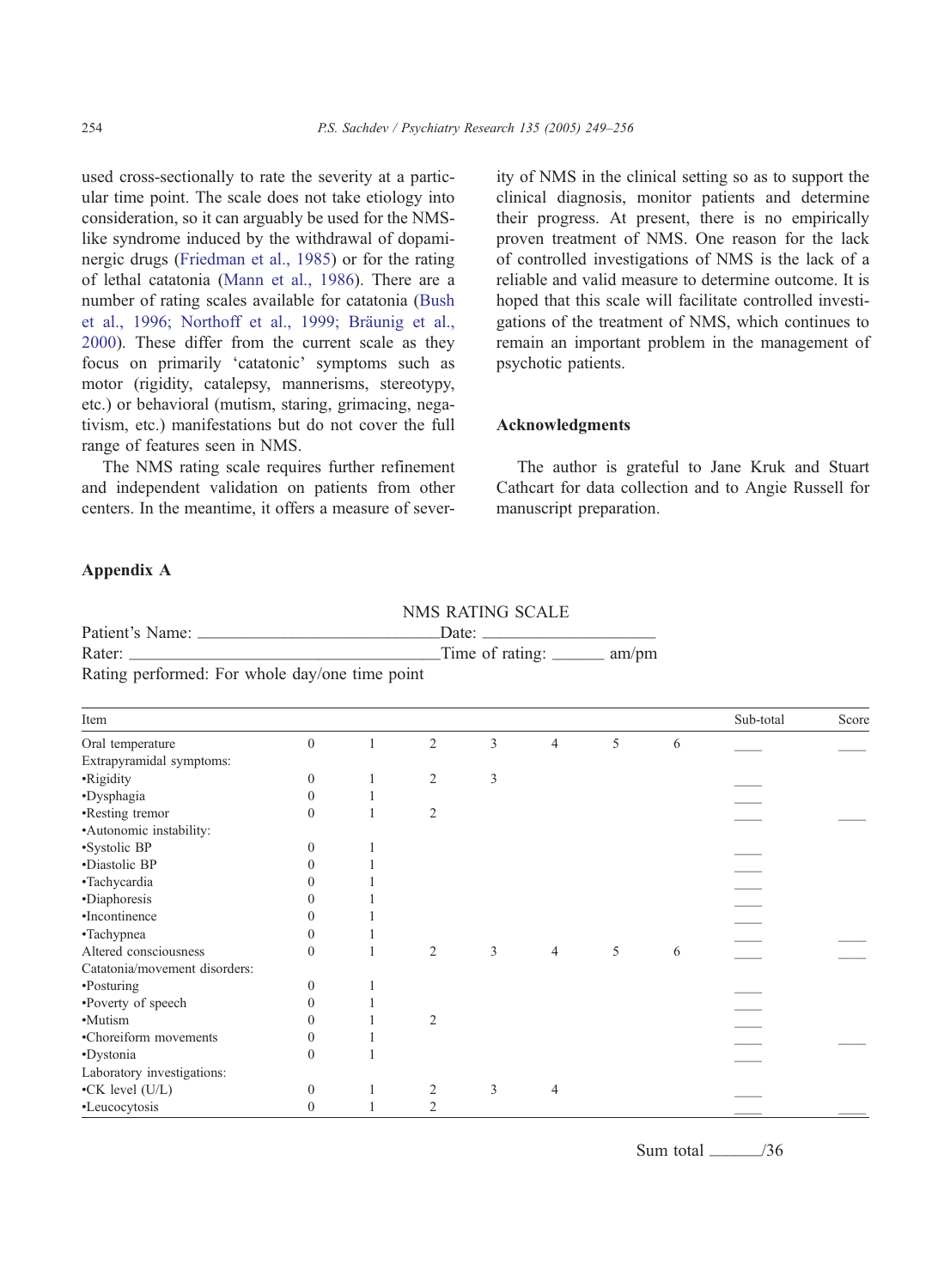## NMS Rating Scale Instructions for use

The scale is designed to be used in patients with suspected or diagnosed NMS. It may be used for NMS-like syndromes including malignant (lethal) catatonia. The items are rated over 1 day. It may be used at one time point, but this should be clearly stated.

1. Oral temperature: Fever is rated positive on this scale if it is idiopathic and considered to be part of NMS. If there is another obvious cause of fever, such as infection, rate 0. The highest temperature in a 24-h period is rated. The reference ratings refer to oral temperature. Add  $0.2 \degree$ C to axillary temperature and subtract  $0.5 \degree$ C from rectal readings. The reference ratings are: 0  $(\leq 37 \degree C)$ ; 1  $(37.037.4 \degree C)$ ; 2  $(37.537.9 \text{ °C});$  3  $(3838.9 \text{ °C});$  4  $(3939.9 \text{ °C});$  5 (4041.9 °C); and 6 (=42 °C).

2. Extrapyramidal symptoms: These are best assessed at the time of rating, but dysphagia may have been present at any time within the 24-h period of rating.

**Rigidity** is best assessed in the flexor muscles of the wrist and elbow and for neck rotation by passive movement with and without recruitment. Ratings are as follows: 0 nil (no rigidity); 1 mild (slight rigidity present, particularly obvious on recruitment of muscles with jaw clenching); 2 moderate (definitely present to a significant degree but produces no limitation of passive movement); and 3 severe (rigidity that produces some limitation of passive movement).

**Dysphagia** is present when the patient complains of difficulty in swallowing or nursing observation suggests this problem. Drooling of saliva may be one indication. Rate as: 0 absent; 1 present.

**Resting tremor:** Subject should be seated with arms supported on the chair's arms or in the lap. Observe for medium-frequency tremor, which may have a pill-rolling quality. Rate as positive if patient has cog-wheeling. Rate as: 0 no tremor, 1 present intermittently and/or unilaterally, and 2 prominent bilateral resting tremor.

3. Autonomic instability: Feature must be documented to have been present at any time within 24 h. Rate as: 0 absent; 1 present.

Systolic blood pressure rise  $= 30$  mm above baseline for the subject (or  $=150$  mm if no baseline reading available).

**Diastolic blood pressure** = 20 mm above baseline (or  $= 100$  mm if no baseline reading available).

Tachycardia: heart rate=30/min above baseline  $(or = 100$  if no baseline reading available).

Diaphoresis: Profuse sweating not accounted for by ambient temperature or analgesic use to lower temperature.

Incontinence: Fecal or urinary incontinence not accounted for by altered consciousness or catatonic state.

**Tachypnea:** Respiratory rate =  $15/\text{min}$  above baseline (or =40/min if baseline not available.

4. Altered consciousness: 0: If no alteration of consciousness or altered consciousness can be explained by other causes; 1: Perplexity obvious on examination but patient is fully oriented; 2: Mild disorientation in time or place; 3: Fluctuating level of consciousness with periods of normality, nursing observation useful for this item; 4: Sustained delirium that is clinically obvious or with support of abnormal EEG; 5: Stuporose patient who responds to painful stimuli; and 6: Comatose patient, totally unresponsive.

5. Catatonia/movement disorder: The rating of this item is complicated by the fact that some symptoms may have been present before the onset of NMS as part of the primary psychiatric syndrome. If any feature was present before neuroleptic use, rate 0 for that feature. All items are rated on a 0 or 1 scale except mutism, which is rated on a 0, 1 and 2 scale. Posturing is the unexplained maintenance of an abnormal posture for a prolonged period. Poverty of speech is a reduction of both spontaneous speech and that in response to questions that developed following the NMS. Mutism is the unexplained lack of speech, which may be intermittent (rate 1) or continuous (rate 2). Patients may develop choreiform movements or a dystonia (such as retrocollis, opisthotonus, trismus, or oculogyric crises).

6. Laboratory investigations:

| $CK$ level $(U/L)$ : | < 200         | rate "0"                                    |
|----------------------|---------------|---------------------------------------------|
| $200 - 400$          | rate "1"      | $(0$ if i.m. injection in<br>previous 24 h) |
| $400 - 1000$         | rate "2"      | $(1$ if i.m. injection in<br>previous 24 h) |
|                      | 1000-10,000   | rate "3"                                    |
|                      | >10,000       | rate "4"                                    |
| Leucocytosis         | < 15,000      | rate "0"                                    |
|                      | 15,000-30,000 | rate "1"                                    |
|                      | >30,000       | rate "2"                                    |